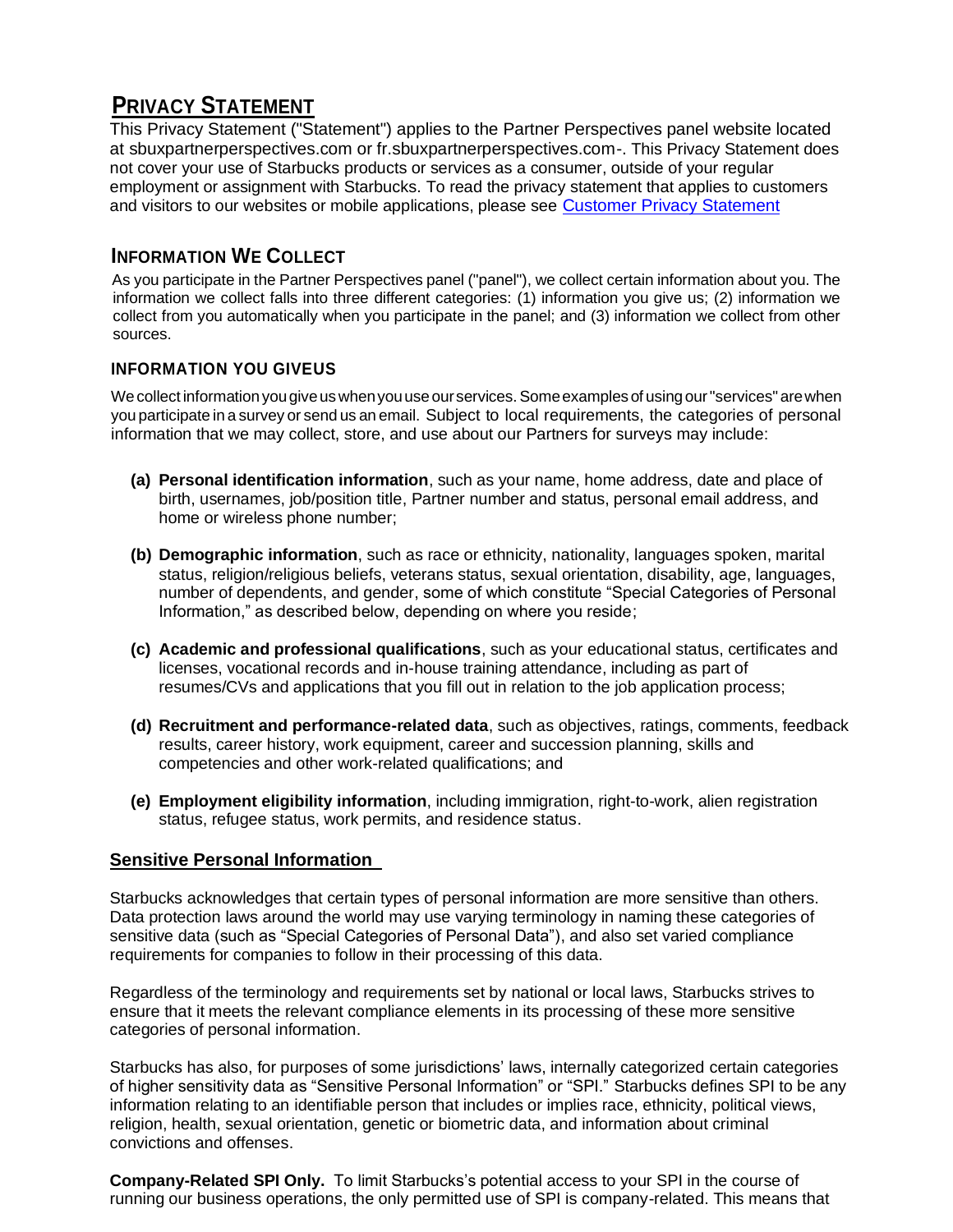Starbucks will process and use your SPI in only two specific ways: (1) as required for business and employment purposes (e.g., providing you with health benefits, recording work disabilities or injuries, etc.) and (2) based on your consent if you use company-sponsored services or platforms that might gather SPI (e.g., a survey).

With this in mind, Starbucks will only process Sensitive Personal Information to provide you with a company benefit, fulfil an obligation under employment law, and/or to protect your data from cybersecurity threats. If you have questions about what SPI is, and/or how Starbucks handles such data, please contact [privacy@starbucks.com.](mailto:privacy@starbucks.com)

#### **INFORMATION WE COLLECT WHEN YOU PARTICIPATE IN THE PANEL**

When you participate in the panel, we may collect information about how you participate and interact. This information includes:

*Device and Website Use Information –* When you use a computer, tablet, smart phone or other device to access our websites, we may collect information about the device and how you use it.

*Location Information –* When you use a smart phone or other mobile device to access our panel or use a computer to access our website, we may collect information about your physical location.

We may combine this information with other location-based information, such as your IP address and postal code. If you want to opt out of the collection of this location information, please see the section below titled, "Your Choices."

# **INFORMATION WE COLLECT FROM OTHER SOURCES**

We may collect information about you from other companies and organizations, such as your work location, store number, and employment status. By gathering additional information about you, we can correct inaccurate information and deliver surveys that are relevant to you.

# **HOW WE USE THE INFORMATION WE COLLECT**

We may use the information we collect about you in a variety of ways, including:

- to perform aggregated analytics to improve the partner experience;
- to respond to your inquiries and requests for information;
- to maintain and improve our sites;
- to detect, prevent, or investigate security breaches or fraud;
- to improve decision making and actioning for our partners; and
- to maintain appropriate records for internal administrative purposes.

#### **HOW WE SHARE THE INFORMATION WE COLLECT**

We may share your information in the following circumstances:

*When We Work Together –* We may share the collected information between and among various Starbucks entities and their respective subsidiaries and affiliated companies for proper management, analysis and decision making, and for use by those companies for the other purposes described in this Statement.

*When We Work with Service Providers –*Wemay share yourinformation with serviceproviders thatprovide us with support services such as website hosting, email delivery, and analytics. We require the companies to refrain from collecting, using and disclosing your information except when they are performing work for us or when the disclosure of your information is required by law.

*When We Work on Business Transactions –* If we become involved with a merger or another situation involving the transfer of some or all of our business assets, we may share your information with business entities or people involved in the negotiation or transfer.

*When Sharing Helps Us Protect Lawful Interests –*We may disclose yourinformation if we believe that the disclosure is required by law, if we believe that the disclosure is necessary to enforce our agreements or policies, or if we believe that the disclosure will help us protect the rights, property, or safety of Starbucks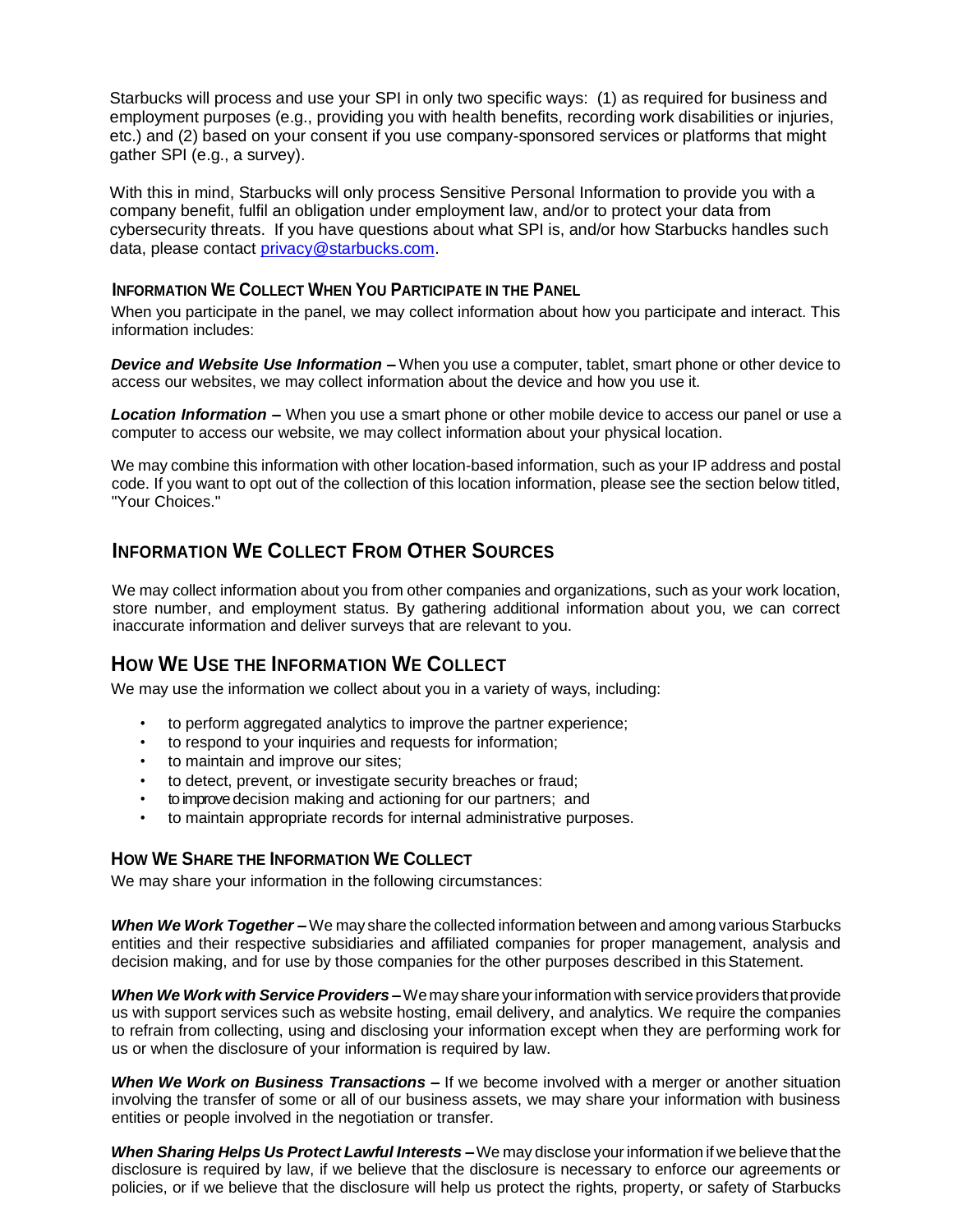or our customers or partners.

*When the Information Does Not Identify You –*We may share yourinformationin away thatdoes not directly identify you. For example, we may combine information about you with information about other people and share the combined information in a way that does not link your information to you.

#### **HOW WE MAY ALLOW OTHERS TO COLLECT YOUR INFORMATION**

When you use our websites or participate in the panel, we may allow third parties to collect information about you by setting their own cookies, web beacons and other similar technologies on our websites. Read more about cookies, web beacons and similar technologies. The information collected by third parties may include the type of device, your operating system, your browser, your internet service provider, your domain name, your internet protocol (IP) address, the date and time that you accessed our service, the website that referred you to our website, the web pages you requested, the date and time of those requests, and the subject of the ads you click or scroll over.

We allow third parties to collect this information on our websites for the following purposes:

*To Collect Information on How Our Websites and Panel is Used –*We allowcertain service providers to use the information collected on the panel to help us learn about our audience and how people use our websites. The companies that use this information for this purpose do not match the information to individual users. In other words, statistical information collected by third parties regarding website usage or performance is not matched or linked to you.

# **COOKIES AND SIMILAR TECHNOLOGIES**

We and others may use a variety of technologies to collect information about your device and use of our panel. These technologies include session cookies:

#### **COOKIES**

Cookies are small data files that are sent from a website's server and are stored on your device's hard drive either for only the duration of your visit ("session cookies") or for a fixed period of time ("persistent cookies"). Cookies contain information that can later be read by a web server. Most web browsers automatically accept cookies, but you can change your browser settings to give you the choice to accept a cookie or reject cookies altogether. For more information about changing your browser settings, please see the section of this Statement titled, "Your Choices." We mainly use cookies for the following purposes:

*Website Functionality –* Some cookies (considered "strictly necessary") are required to allow you to access and use our websites. Without these cookies, our websites do not work properly.

**Performance Monitoring –** Some cookies (considered "performance" cookies) help us analyze and estimate traffic on our website. They show us how visitors interact with our website, whether there are any errors, which pages are not used often, which pages take a long time to load, which pages users tend to visit and in what order. These cookies do not collect any information that could identify you and are only used to help us improve how our website works and understand user interests.

*User Convenience–* Some cookies (considered "functionality" cookies) remember information to save you the trouble of entering information every time you visit or use a particular website. For example, a cookie may remember your username to save you time when you log in to your account.

# **YOUR CHOICES**

#### **COMMUNICATION CHOICES**

You can opt out of participating in the Partner Perspectives panel, which will result in the suspension of your participation in the panel and our communications with you about the Partner Perspectives panel, by contacting us as described in the "Contact Us" section below.

#### **INFORMATION COLLECTION CHOICES**

You can also make choices about the information we collect about you:

*Location Information –* When you use a smart phone or other mobile device to access our websites, we may collect information about your physical location only if (a) "location services" for the mobile application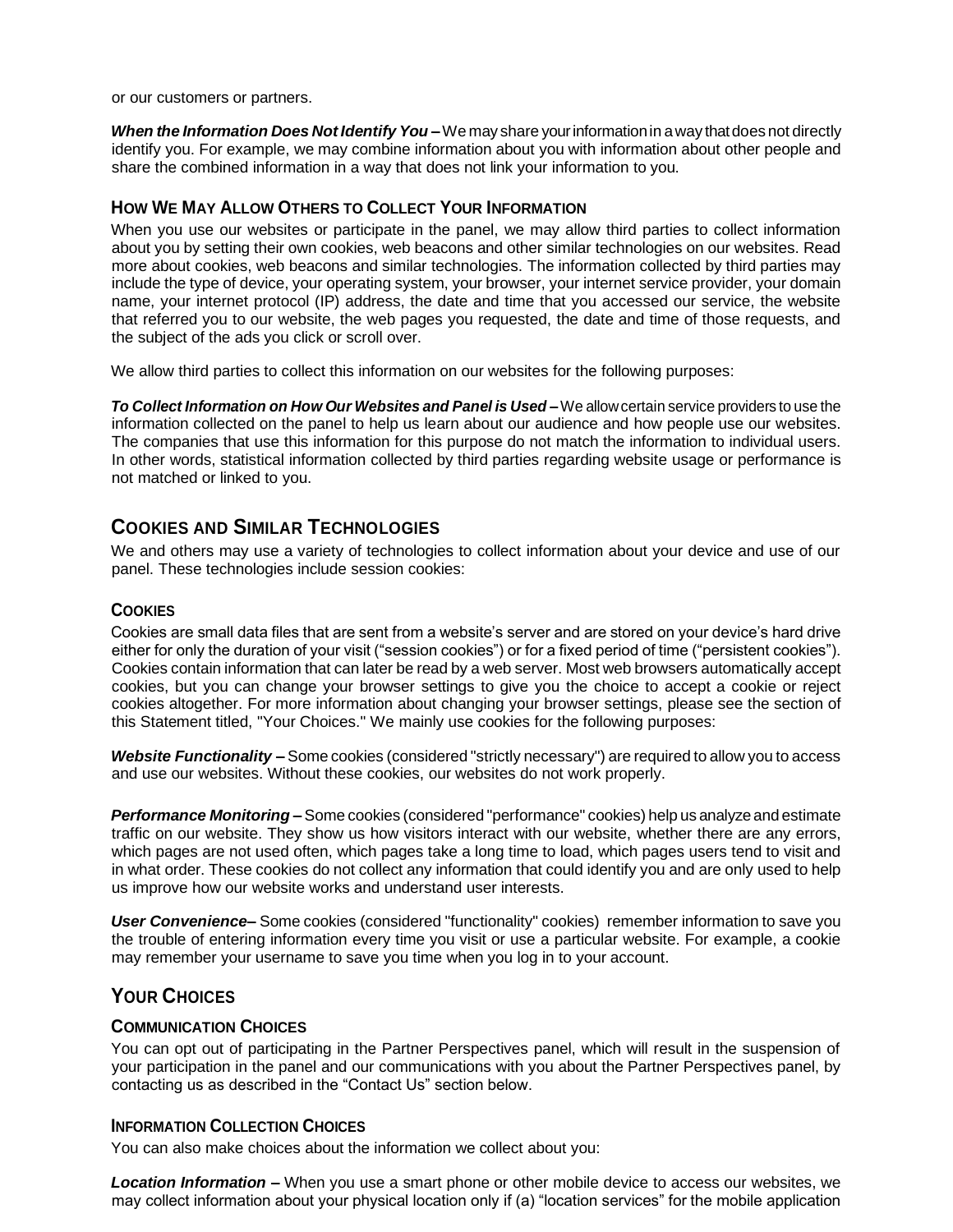is enabled; or (b) the permissions in the mobile device allow communication of this information. If you do not want us to collect your location information, you can opt out of sharing this information by changing the relevant preferences and permissions in your mobile device.

**Cookies** – If you want to reject cookies, you must take action to select the appropriate settings in your browser. Each browser's cookie control is a little different, but the most common browsers (Internet Explorer, Chrome, Firefox, and Safari) have a preference or option you can select so the browser notifies you if a site wants to set a cookie and typically provides an option to accept or reject the cookie before the cookie is set. If you choose to remove or reject cookies, it will affect many features on our websites. If you want to learn the correct way to modify your cookie settings, please use the Help menu in your browser. For additional information about cookies, including how to refuse cookies, please visit: [www.allaboutcookies.org.](http://www.allaboutcookies.org/)

*"Do Not Track" Technology –*Some newer web browsers have a "Do Not Track" preference that transmits a "Do Not Track" header to the websites you visit with information indicating that you do not want your activity to be tracked. We currently do not respond to browser "Do Not Track"signals.

#### **ACCESSING YOUR INFORMATION**

Depending on where you live, you may have the right, under certain circumstances, to request access to information we hold about you. In such event, any such request must be in writing and provided to us at the email address described in the "Contact Us" section below.

#### **CHANGING YOUR INFORMATION OR DELETING YOUR ACCOUNT**

If you want to access or cancel your account on the Partner Perspectives panel, please contact us as described in the "Contact Us" section, below. We will make every effort to promptly respond to your request. We will retain your information for as long as your account is active or as needed to provide you services. If you ask us to delete your account, we generally retain and use your account information only as long as necessary to fulfill a business or law enforcement need.

# **HOW WE PROTECT YOUR INFORMATION**

We protect your information using technical, physical, and administrative security measures to reduce the risk of loss, misuse, unauthorized access, disclosure or modification of your information and require third parties to use similar technical, physical, and administrative security measures to reduce the risk of loss, misuse, unauthorized access, disclosure or modification of your information. While we have employed security technologies and procedures to assist safeguarding your personal information, no system or network can be guaranteed to be 100% secure.

#### **STORING AND PROCESSING YOUR INFORMATION**

The information you provide us is stored and processed by Starbucks and our third party vendors in Canada and the United States. Regardless of the company or person who processes your information and where it is processed, we will take steps to protect your information in accordance with applicable data protection laws and this Statement.

#### **Retention and Disposal of Your Information**

**Data Retention Purpose and Location.** Starbucks stores personal information as needed to accomplish the purposes identified in this Privacy Statement and to meet legal requirements, including record retention, resolving disputes, and enforcing our agreements.

The personal information that you provide us is stored and processed on servers owned by Starbucks and other companies in the United States, Canada or elsewhere around the world, including locations outside of the country or jurisdiction where you are located. Regardless of the entity or person who processes your information and where it is processed, we will take steps to transfer and protect your information through appropriate safeguards in accordance with applicable data protection laws and this Privacy Statement.

**Retention Period.** When personal information is no longer needed or, in any event, after legal authority to retain it has expired, personal information will be destroyed, in accordance with local law